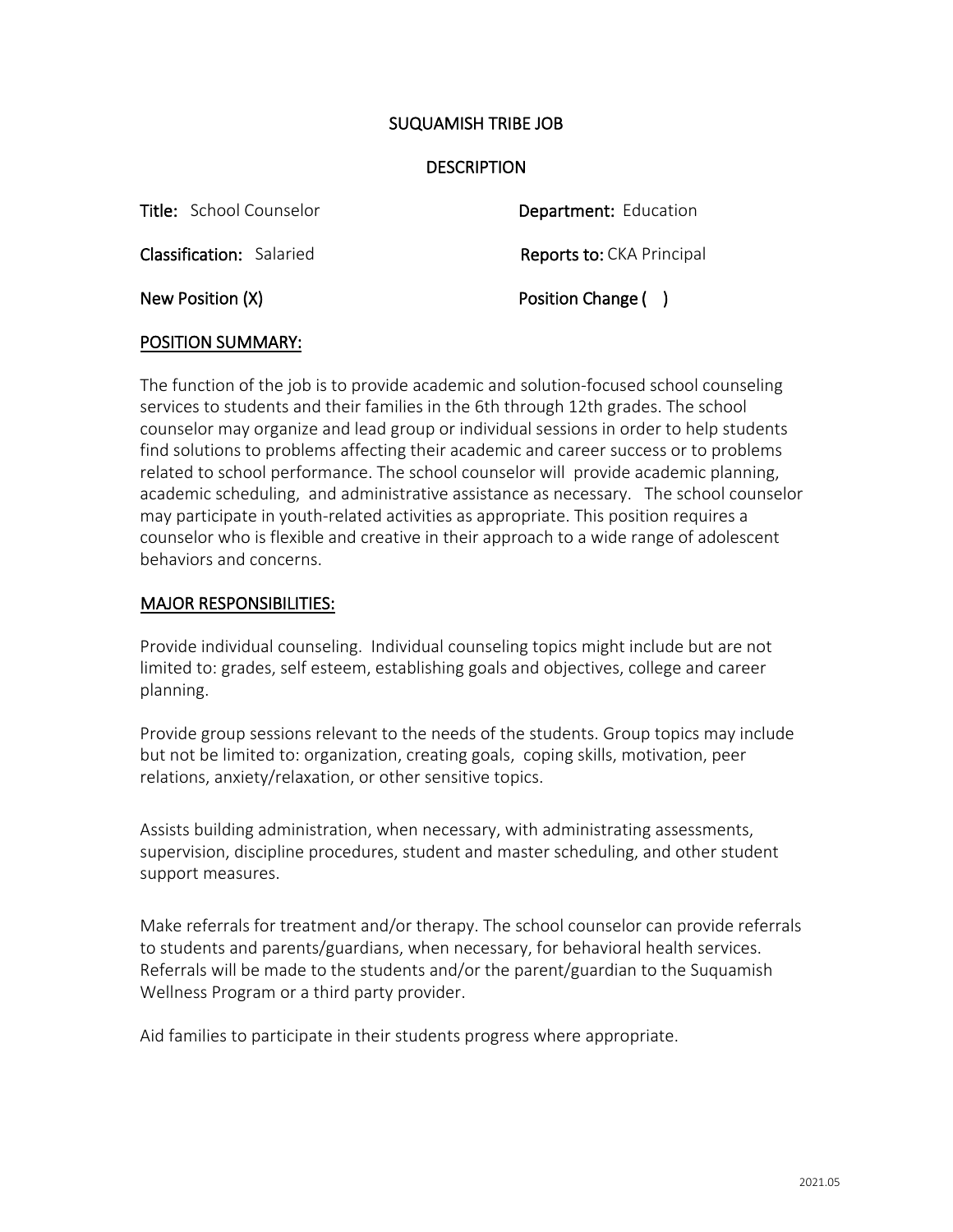Act as a mediator for students advocating their needs to teachers, staff, and peers.

Maintain an active caseload of students.

Takes major responsibility for individual student schedules and maintenance of the school's master schedule. This includes updating transcripts and proficiency of the student management system.

Provide referrals and consultation to students and/or persons in need of identified services as appropriate.

Collaborate wrap-around services with other Tribal and non-Tribal agencies in the best interests of the student.

Maintain open and cooperative relationships with co-workers.

Facilitate the Student Support Team, documenting case file progress notes and progress monitoring of each student.

Maintain an outreach record system that includes date of service, outcome of the contact, referrals made and follow up comments as appropriate.

Facilitates field trips for students to visit colleges, technical schools or other postsecondary opportunities as part of the school's High School and Beyond Plan.

Participate in general staff meetings as appropriate and/or remain informed of content of staff meetings as it relates to areas of concern with the student

Perform duties according to tribal, HIPPA and FERPA laws, policies and regulations; other state and federal privacy laws and regulations; confidentiality laws, rules and regulations; and Suquamish policies and procedures, including Suquamish education policies and procedures

[Perform within the ethical standards and duties of school co](http://www.schoolcounselor.org/content.asp?contentid=173)unselors listed on the American School Counselor's Association (ASCA) website at http://www.schoolcounselor.org/content.asp?contentid=173

# SECONDARY FUNCTIONS:

Perform other duties as assigned

# KNOWLEDGE, SKILLS, AND ABILITIES:

Demonstrated ability to work with adolescents of different cultures in both field and office settings

Demonstrated skills in using computer and MS Office software, Google Education Suite, Skyward student management system, and the ability to learn other program specific software programs

Demonstrated skills in using techniques appropriate to caseload therapeutic needs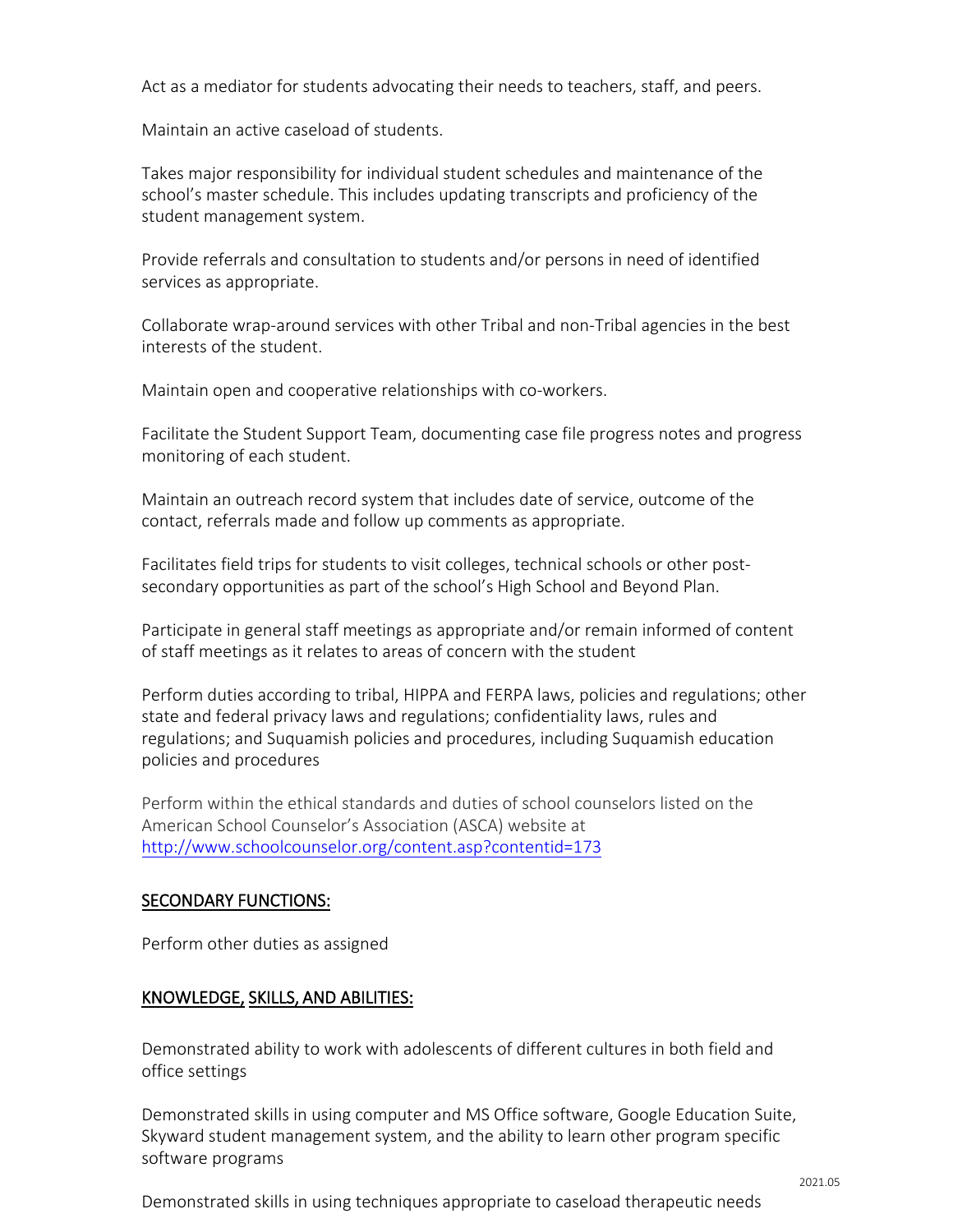Excellent oral and written communication skills

Demonstrated ability to work in a group setting

Must have valid Washington State driver's license or ability to obtain one within one month of employment

Willingness to work flexible hours and be available for emergency interventions in relation to the immediate needs of the Education Program services

## EDUCATION AND/OR EXPERIENCE:

Must have a Master's degree from an accredited university with major course work in counseling, psychology or related field.

Possess an Education Staff Associate (ESA) certification in school counseling for the State of Washington.

## JOB SCOPE:

Performs duties independently using problem-solving methods. Decisions are made within program guidelines and intervention traditional methods. The worker is assigned tasks characterized by a wide scope of depth and complexity. The worker is expected to make professional decisions regarding the complex assessment and referral. The worker is expected to function both independently and where appropriate as a team member working with a complex system in some student cases.

The purpose of the work is to ensure appropriate intervention for the health, mental health and safety of students. The actions of the worker will directly effect health and safety at the most basic level. Thus the utmost professional manner is required. Accountability, decision-making and problem solving skills are essential in carrying out the duties of this position. Adherence to protocol is extremely important and possessing good judgement skills are required to implement the subtle nuances of this position.

Education and health records of individual students of the Suquamish Tribe Education Program are confidential and subject to privacy laws and regulations under the Health Insurance Portability and Accountability Act (HIPAA) and 45 C.F.R. Parts 160; the Family Education Rights and Privacy Act (FERPA); tribal and state laws. This position requires the counselor to comply with all relevant tribal, federal and state privacy laws associated with maintaining education and health records.